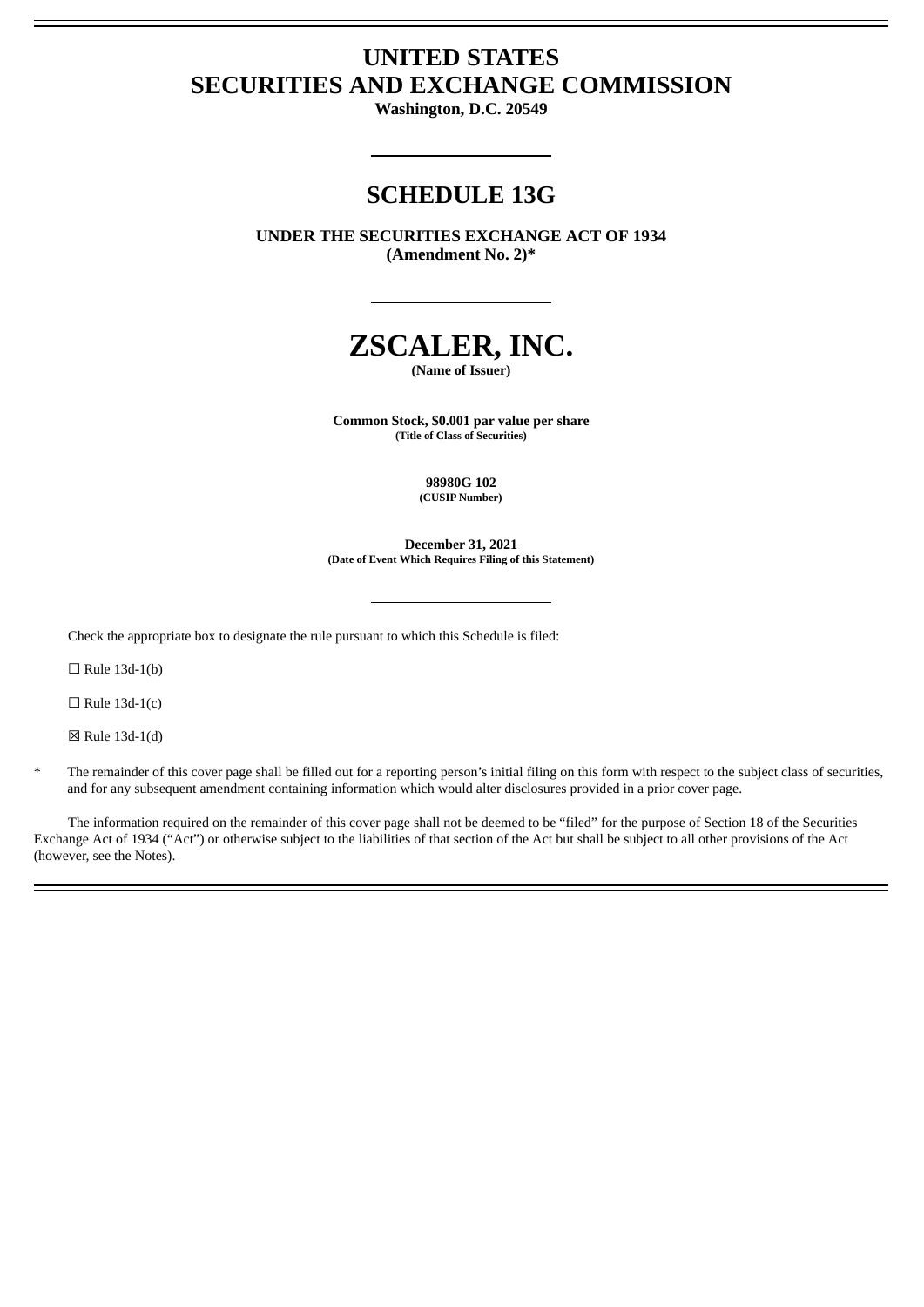CUSIP No. 98980G 102 Page 2 1 NAME OF REPORTING PERSON: Jagtar S. (Jay) Chaudhry I.R.S. IDENTIFICATION NOS. OF ABOVE PERSONS (ENTITIES ONLY): 2 CHECK THE APPROPRIATE BOX IF A MEMBER OF A GROUP (SEE INSTRUCTIONS):  $(a) \Box$  (b)  $\Box$ 3 SEC USE ONLY: 4 CITIZENSHIP OR PLACE OF ORGANIZATION: United States of America NUMBER OF SHARES BENEFICIALLY OWNED BY EACH REPORTING PERSON WITH 5 SOLE VOTING POWER 2,381,739 6 SHARED VOTING POWER 24,568,615 7 SOLE DISPOSITIVE POWER 2,381,739 8 SHARED DISPOSITIVE POWER 24,568,615 9 | AGGREGATE AMOUNT BENEFICIALLY OWNED BY EACH REPORTING PERSON: 26,950,354(1) 10 CHECK IF THE AGGREGATE AMOUNT IN ROW (9) EXCLUDES CERTAIN SHARES (SEE INSTRUCTIONS): ☐ 11 PERCENT OF CLASS REPRESENTED BY AMOUNT IN ROW (9): 19.24%(2) 12 TYPE OF REPORTING PERSON (SEE INSTRUCTIONS): IN

(1) Includes (i) 203,745 shares held of record by Mr. Chaudhry, (ii) 2,177,994 shares held of record by Jagtar S Chaudhry TTEE the RSJ Trust U/A DTD 06/07/2017 (iii) 24,561,949 shares held of record by Jyoti Chaudhry TTEE the RSP Trust U/A DTD 06/07/2017 and (iv) 6,666 shares held of record by P. Jyoti Chaudhry Family Trust dated March 1, 2000 for which Ms. Kaur serves as trustee.

(2) Based on 140,081,679 shares of the Issuer's common stock outstanding as of November 30, 2021, as reported in the Issuer's Quarterly Report on Form 10-Q for the quarterly period ended October 31, 2021, filed with the Securities and Exchange Commission on December 8, 2021.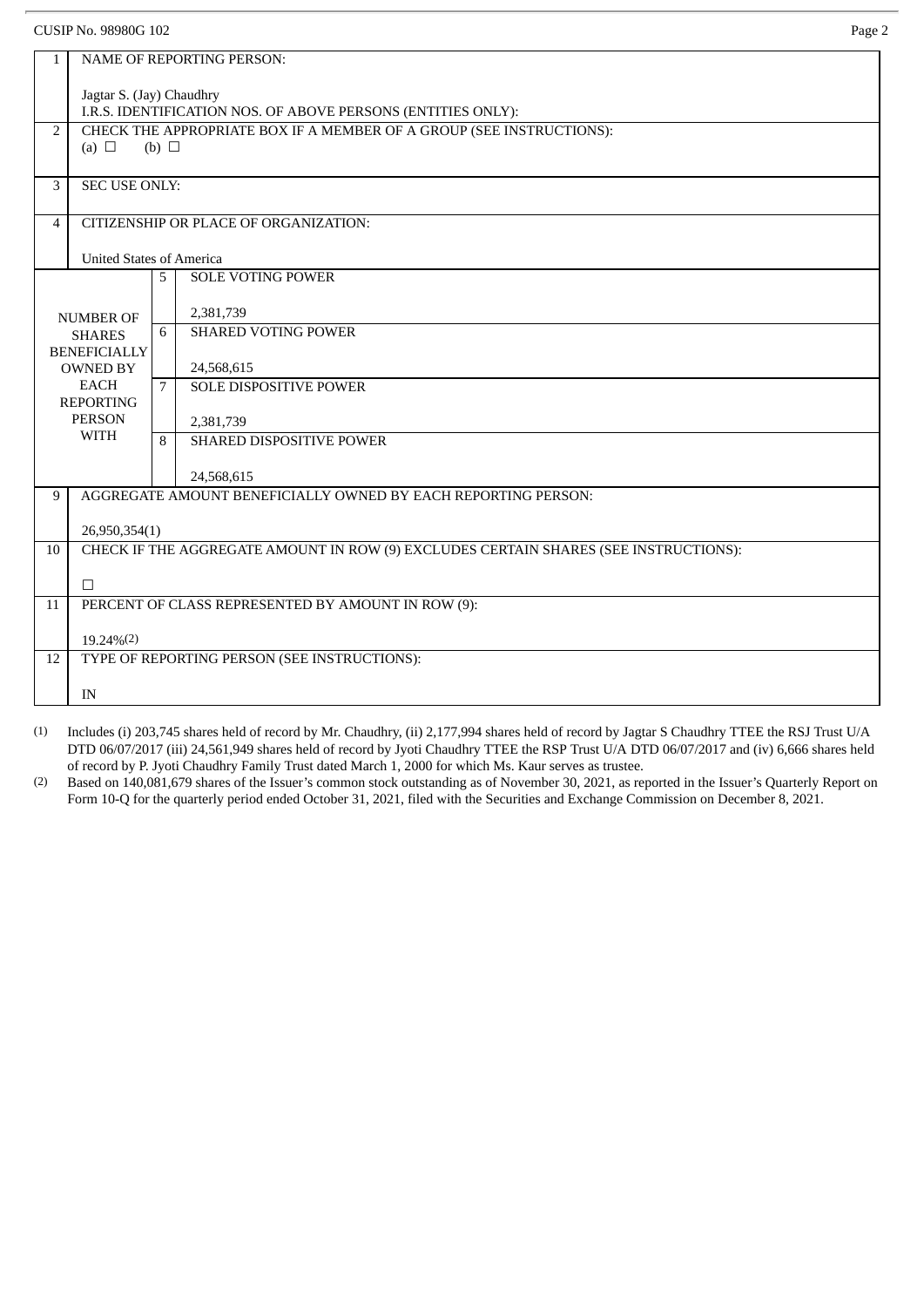CUSIP No. 98980G 102 Page 3

| $\mathbf{1}$        | <b>NAME OF REPORTING PERSON:</b>                                                                 |             |                                        |  |
|---------------------|--------------------------------------------------------------------------------------------------|-------------|----------------------------------------|--|
|                     | Jyoti Chaudhry                                                                                   |             |                                        |  |
|                     | I.R.S. IDENTIFICATION NOS. OF ABOVE PERSONS (ENTITIES ONLY):                                     |             |                                        |  |
| $\overline{2}$      | CHECK THE APPROPRIATE BOX IF A MEMBER OF A GROUP (SEE INSTRUCTIONS):<br>(a) $\Box$<br>(b) $\Box$ |             |                                        |  |
|                     |                                                                                                  |             |                                        |  |
| 3                   | <b>SEC USE ONLY:</b>                                                                             |             |                                        |  |
| $\overline{4}$      | CITIZENSHIP OR PLACE OF ORGANIZATION:                                                            |             |                                        |  |
|                     |                                                                                                  | India       |                                        |  |
|                     |                                                                                                  | 5           | <b>SOLE VOTING POWER</b>               |  |
| <b>NUMBER OF</b>    |                                                                                                  |             | 24,561,949                             |  |
| <b>SHARES</b>       |                                                                                                  | 6           | <b>SHARED VOTING POWER</b>             |  |
| <b>BENEFICIALLY</b> |                                                                                                  |             |                                        |  |
|                     | <b>OWNED BY</b><br><b>EACH</b>                                                                   | $7^{\circ}$ | $\mathbf{0}$<br>SOLE DISPOSITIVE POWER |  |
| <b>REPORTING</b>    |                                                                                                  |             |                                        |  |
|                     | <b>PERSON</b><br><b>WITH</b>                                                                     |             | 24,561,949                             |  |
|                     |                                                                                                  | 8           | SHARED DISPOSITIVE POWER               |  |
|                     |                                                                                                  |             | $\mathbf{0}$                           |  |
| 9                   | AGGREGATE AMOUNT BENEFICIALLY OWNED BY EACH REPORTING PERSON:                                    |             |                                        |  |
|                     | 24,561,949                                                                                       |             |                                        |  |
| 10                  | CHECK IF THE AGGREGATE AMOUNT IN ROW (9) EXCLUDES CERTAIN SHARES (SEE INSTRUCTIONS):             |             |                                        |  |
|                     | □                                                                                                |             |                                        |  |
| 11                  | PERCENT OF CLASS REPRESENTED BY AMOUNT IN ROW (9):                                               |             |                                        |  |
|                     | 17.53% (1)                                                                                       |             |                                        |  |
| 12                  | TYPE OF REPORTING PERSON (SEE INSTRUCTIONS):                                                     |             |                                        |  |
|                     |                                                                                                  |             |                                        |  |
|                     | IN                                                                                               |             |                                        |  |

 $(1)$  Based on 140,081,679 shares of the Issuer's common stock outstanding as of November 30, 2021, as reported in the Issuer's Quarterly Report on Form 10-Q for the quarterly period ended October 31, 2021, filed with the Securities and Exchange Commission on December 8, 2021.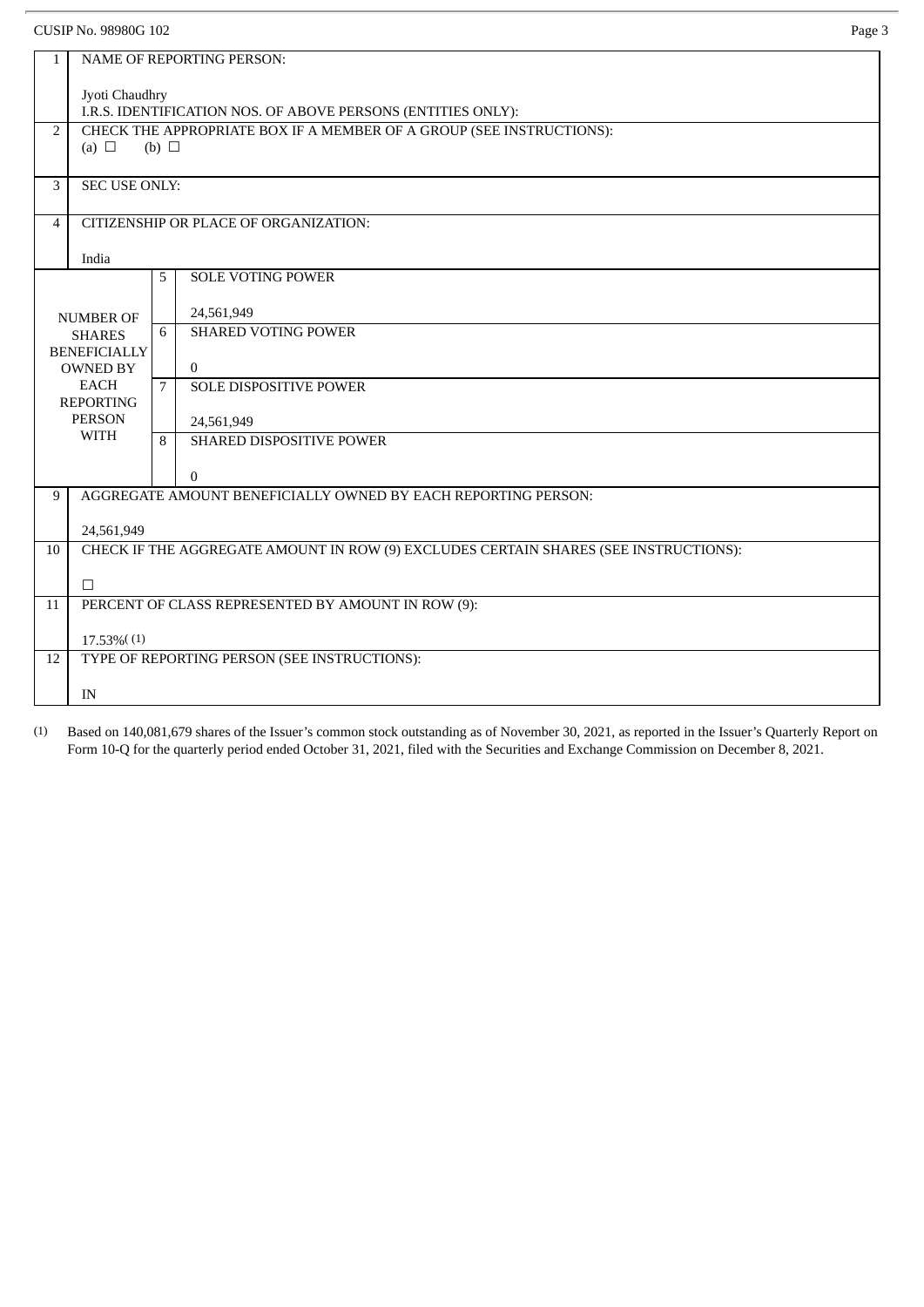#### **Item 1**

#### **(a) Name of Issuer:**

Zscaler, Inc.

#### **(b) Address of Issuer's Principal Executive Offices:**

120 Holger Way San Jose, California 95134

#### **Item 2**

#### **(a) Names of Persons Filing:**

Each of the following is a reporting person ("Reporting Person"):

Jagtar S. (Jay) Chaudhry Jyoti Chaudhry

## **(b) Address or principal business office or, if none, residence:**

The address for the principal business office of the Reporting Persons is:

c/o Zscaler, Inc. 120 Holger Way San Jose, California 95134

### **(c) Citizenship:**

Reference is made to the response to item 4 on each of pages 2-3 of this Schedule 13G (this "Schedule"), which responses are incorporated herein by reference.

#### **(d) Title and Class of Securities:**

Common Stock, par value \$0.001 per share.

#### **(e) CUSIP No.:**

98980G 102

## Item 3. If this statement is filed pursuant to Rules 13d-1(b) or 13d-2(b) or (c), check whether the person filing is a:

Not applicable.

#### **Item 4. Ownership**

Reference is hereby made to the responses to items 5-9 and 11 of pages 2—3 of this Schedule, which responses are incorporated herein by reference.

#### **Item 5. Ownership of Five Percent or Less of a Class**

Not applicable.

#### **Item 6. Ownership of More than 5 Percent on Behalf of Another Person**

Not applicable.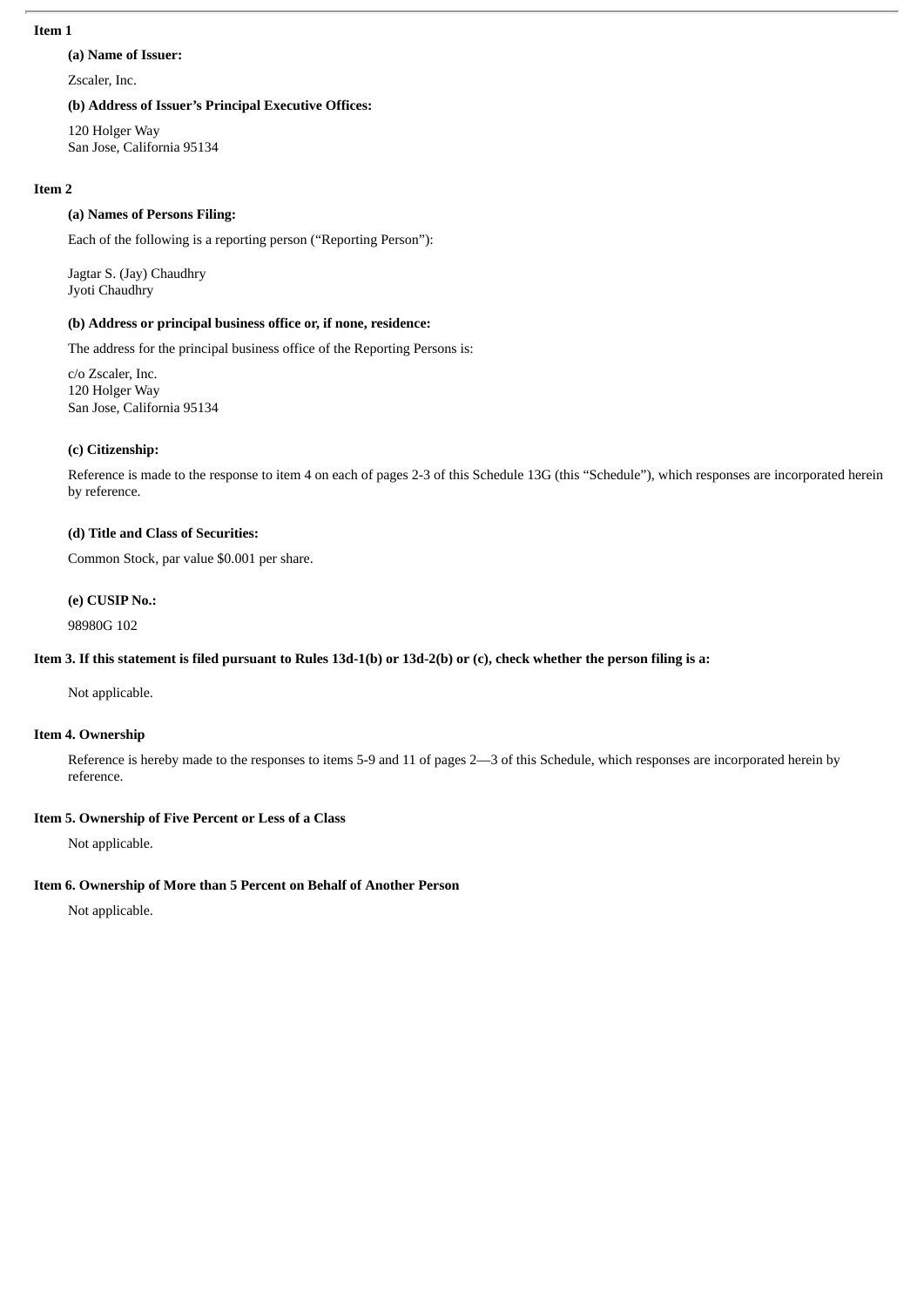#### Item 7. Identification and Classification of the Subsidiary which Acquired the Security Being Reported on by the Parent Holding Company or **Control Person.**

Not applicable.

## **Item 8. Identification and Classification of Members of the Group**

Not applicable.

## **Item 9. Notice of Dissolution of Group**

Not applicable.

# **Item 10. Certifications**

Not applicable.